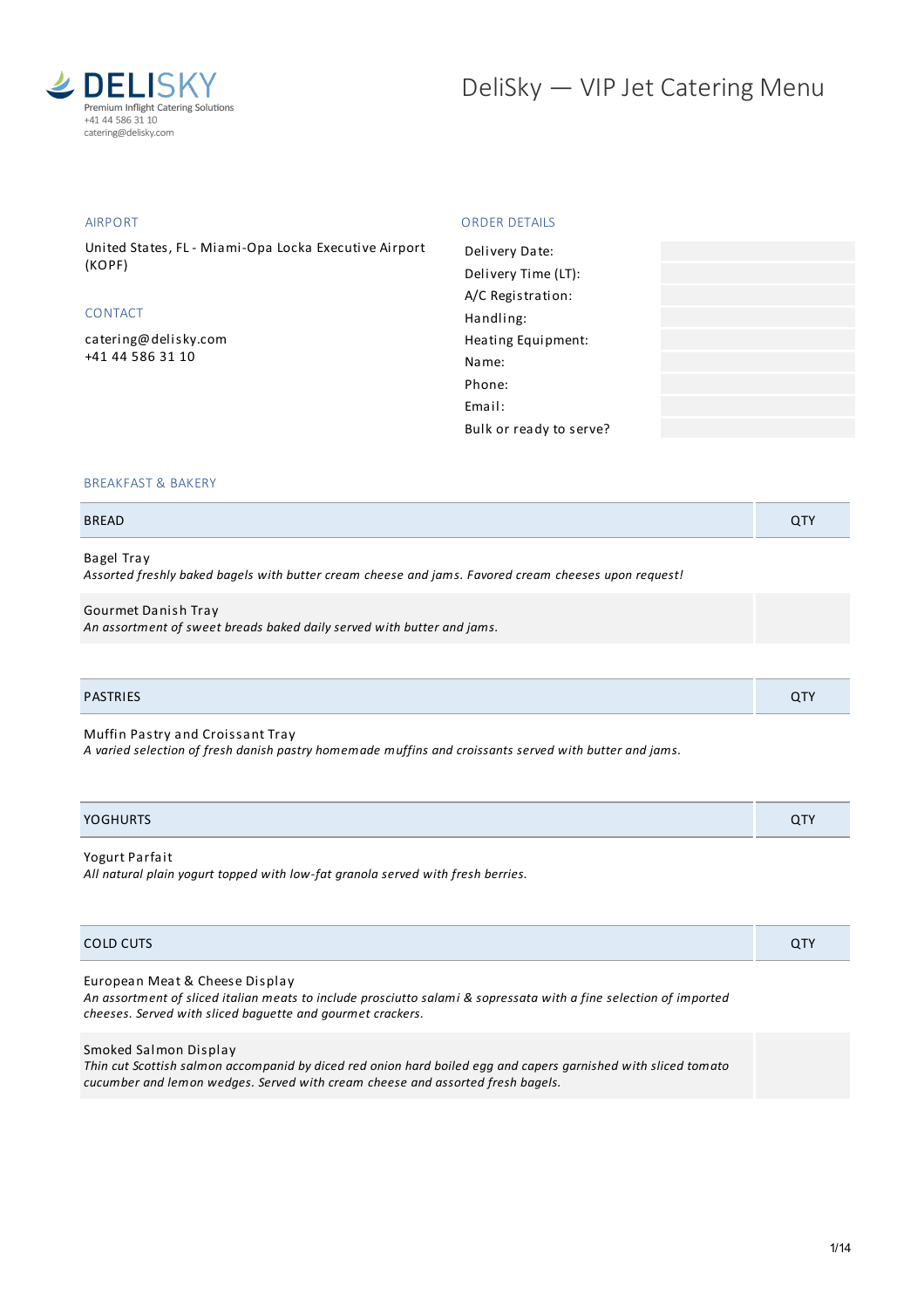| A selection of melons citrus fruits berries and seasonal exotic fruits served with our raspberry yogurt dip.<br>Gourmet Oatmeal                                                                                                                                                           |     |
|-------------------------------------------------------------------------------------------------------------------------------------------------------------------------------------------------------------------------------------------------------------------------------------------|-----|
| Steel cut or natural oats served with raisins brown sugar and cinnamon.                                                                                                                                                                                                                   |     |
|                                                                                                                                                                                                                                                                                           |     |
| <b>HOT BREAKFAST</b>                                                                                                                                                                                                                                                                      | QTY |
| Belgian Waffles<br>Traditional waffles with a hint of honey served with butter and 100% Vermont maple syrup.                                                                                                                                                                              |     |
| <b>Breakfast Burrito</b><br>A filling selection of scrambled eggs with peppers scallions spinach onion mushrooms tomatos swiss cheddar ham<br>bacon or sausage wrapped in a soft tortilla. Served with fresh salsa and sour cream.                                                        |     |
| <b>Breakfast Meats</b><br>Choice of meats for hot breakfast include: pork sausage turkey sausage chicken-apple sausage smoked bacon apple<br>cured bacon turkey bacon and canadian ham.                                                                                                   |     |
| <b>Breakfast Potatoes</b><br>Choice of potatoes include: hash browns oven roasted breakfast potatoes and southwestern sweet potato hash.                                                                                                                                                  |     |
| Challah French Toast, 3 slices<br>Thick slices of sweet egg bread dipped in whole milk egg cinnamon and fresh vanilla bean served with butter and<br>100% Vermont maple syrup. Apple Cinnamon Almond Encrusted and Strawberry Cream Cheese also available.                                |     |
| Egg Sandwich<br>Your choice of grilled canadian ham smoked bacon or sausage topped with cheese and eggs your way served on a<br>freshly baked croissant english muffin or bagel.                                                                                                          |     |
| Egg Souflee<br>A recommendation of shrimp asparagus and boursin or roasted tomato asiago and artichoke hearts baked in a<br>buttery croissant shell. Others available upon request.                                                                                                       |     |
| Fresh French Fruit Crepes<br>A filling selection of blueberry cinnamon apple pears or peaches wrapped around paper thin crepes served with wild<br>berry coulis. A variety of cheese fillings available upon request.                                                                     |     |
| Omelettes (3 eggs) with your choice of breakfast potatoes<br>Fillings include but are not limited to: peppers onions spinach tomato asparagus mushrooms artichoke and a variety<br>of cheeses including brie cheddar swiss american and feta. Special requests are cheerfully encouraged! |     |
| Silver Dollar Pancakes, 3 pancakes<br>Your choice of Buttermilk Banana Nut Chocolate Chip Blueberry or Sunrise Orange Ginger pancakes served with<br>butter and 100% Vermont maple syrup.                                                                                                 |     |
| The European Frittata<br>Three egg open faced omelet topped with jumbo lump crabmeat red onions peppers and chopped spinach served<br>with cocktail sauce. Other combinations welcomed.                                                                                                   |     |
| The Italian Frittata<br>Three eggs with prosciutto spinach sundried tomatoes mascarpone fresh mozzarella cheese and chopped basil.<br>Other combinations welcomed.                                                                                                                        |     |

MUESLI & FRUITS QTY

Fresh Sliced Fruit Platter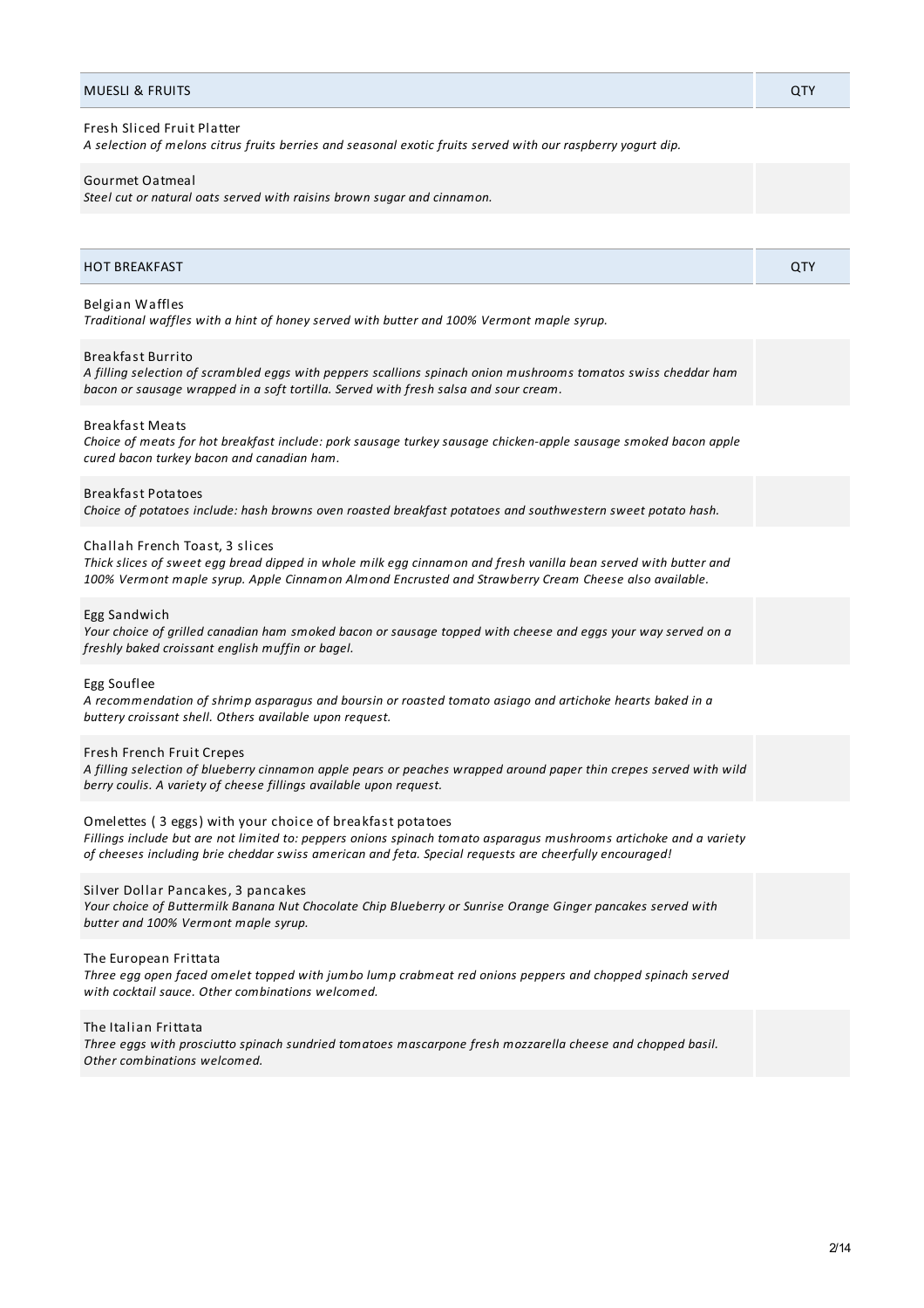| <b>COLD BREAKFAST SETS</b>                                                                                                                                                     | <b>QTY</b> |
|--------------------------------------------------------------------------------------------------------------------------------------------------------------------------------|------------|
| Light Breakfast<br>Breakfast box that includes individual box cereal or oatmeal choice of milk fresh fruit salad yogurt freshly baked<br>muffin with butter and assorted jams. |            |
| Traditional Continental Breakfast<br>Breakfast box that includes fresh fruit salad bagel mini butter croissant freshly baked breakfast pastry yogurt fresh                     |            |

## COLD MEALS

| <b>CRUDITEES</b><br>. . |
|-------------------------|
|                         |

Gourmet Vegetables Crudite

A fine selection of garden ingredients including: carrots zucchini squash celery peppers grape tomatoes and radish. *Served with hummus and our roasted garlic-herb aioli.*

| CANAPÉS | QTY |
|---------|-----|
|---------|-----|

Assorted Gourmet Canapes, per person

*squeezed orange juice and all condiments.*

*Handmade canapes that include: Smoked Salmon with creme fraiche dill and capers; Filet Mignon with creamy* horseradish and chives; Jumbo Lump Crab with citric mustard sauce and lemon zest; Pate with apricot preserves and *parsley on herbed bread; Fresh Mozzarella with heirloom tomatoes basil pesto and balsamic glaze. Additional creations are welcomed.*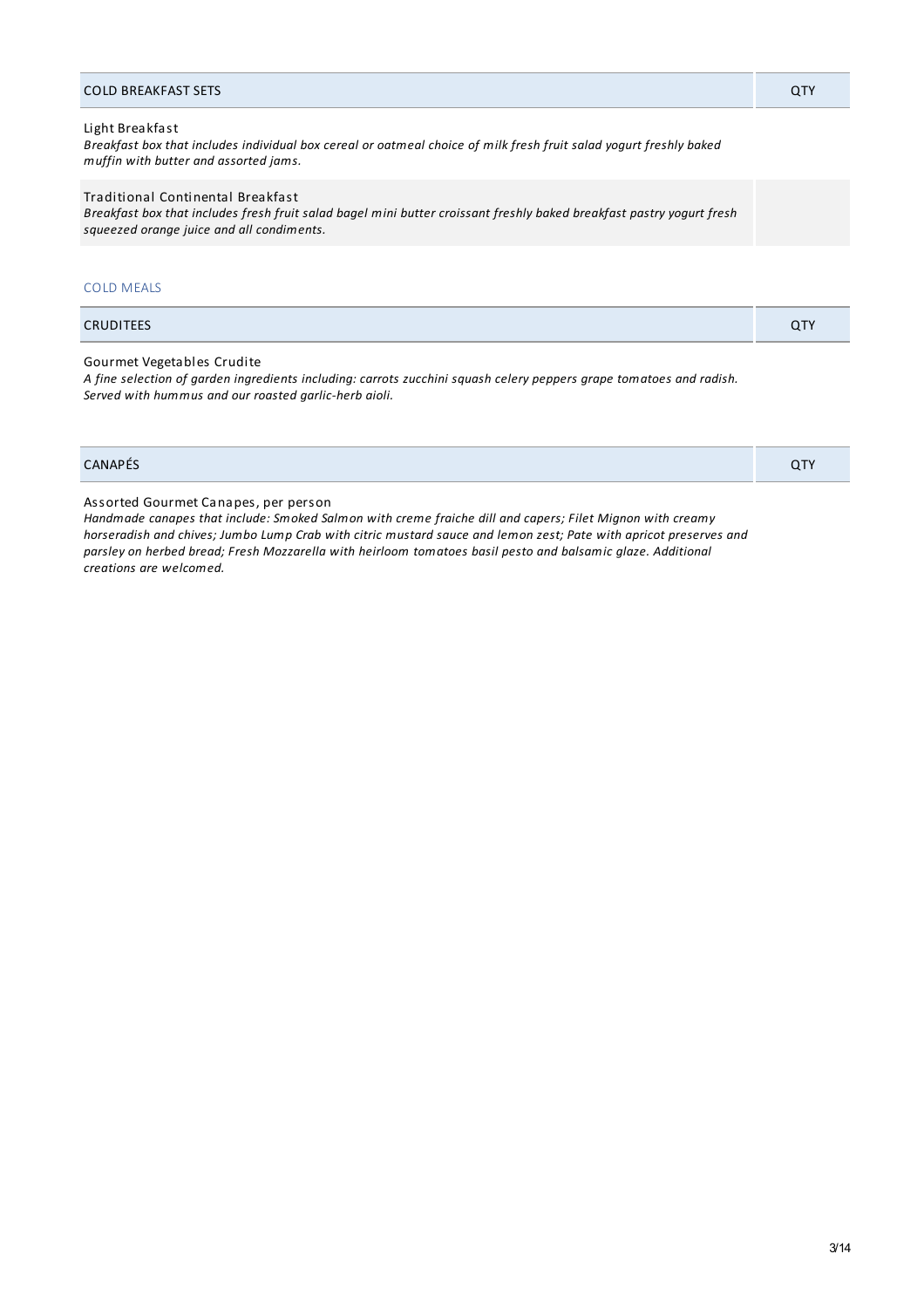## SANDWICHES QTY

## Assorted Gourmet Finger Sandwiches, per person

An assortment of sliced meats cheeses and variety of cold salad on fresh baked breads. Served with all condiments *and garnishes.*

Blackened Mahi Mahi Sandwich

Blackened filet of Mahi Mahi topped with fresh mango salsa plum tomatoes and bibb lettuce finished with cilantro *mayo on a fresh roll.*

## Deli Meat & Cheese Tray

Make it your own... An array of sliced meats that includes smoked virginia ham roasted turkey hard salami and roast beef displayed with a variety of cheeses artisan rolls and sliced breads. Served with lettuce tomato and all *condiments.*

Grilled Filet Mignon Steak Sandwich

*Grilled to perfection with caramelized onions tomato and arugula finished with creamy horseradish sauce on a French baguette.*

Grilled Marinated Chicken Breast Sandwich

Chicken breast topped with swiss cheese bacon bibb lettuce and roma tomatoes finished with honey mustard on *brick oven bread.*

Herbed Loin of Pork Sandwich

*Grilled and served with an apricot chutney on brick oven bread.*

#### The NY Deli Sandwich

Your choice of smoked virginia ham grilled chicken hard salami roasted turkey roast beef pastrami corned beef tuna salad chicken salad or egg salad with american swiss provolone cheddar or muenster cheese on your choice of *bread.*

#### Tomato Caprese Sandwich

Vine ripe tomatoes fresh mozzarella basil herb pesto and mixed greens finished with balsamic glaze on tuscan *baguette.*

## Tuscan Sandwich

Fresh mozzarella prosciutto sun dried tomatoes roasted peppers and arugula finished with balsamic glaze on Tuscan *bread.*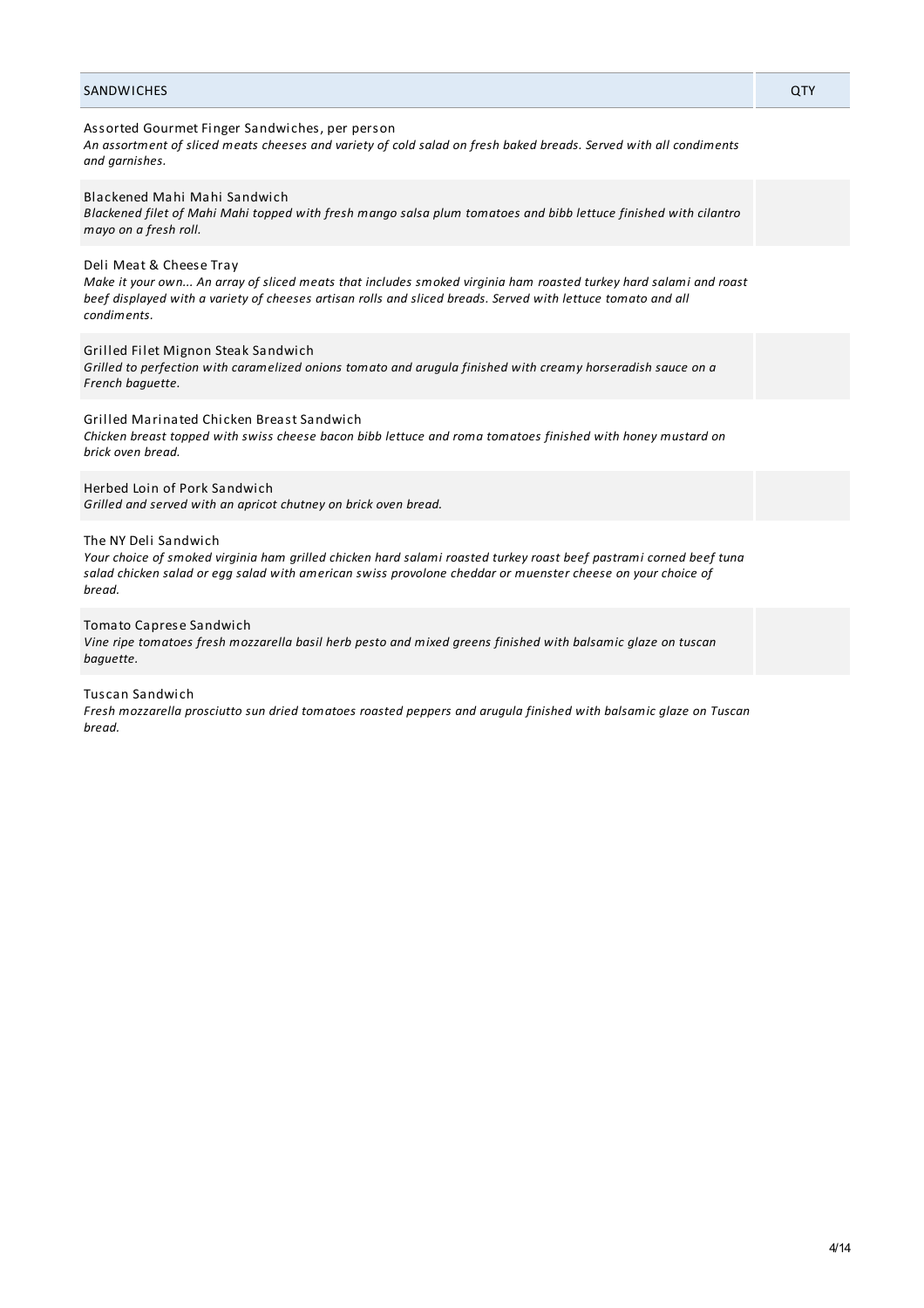| <b>STARTERS</b>                                                                                                                                                                                                                                                                                                                  | <b>QTY</b> |
|----------------------------------------------------------------------------------------------------------------------------------------------------------------------------------------------------------------------------------------------------------------------------------------------------------------------------------|------------|
| Ahi Tuna or Salmon Tartare<br>Fresh atlantic salmon or sushi grade ahi tuna prepared with peppers scallion cilantro and sesame oil. Served with<br>wonton crisps and plantain chips.                                                                                                                                             |            |
| Ahi Tuna Tataki<br>Sushi grade ahi tuna encrusted in sesame seed and seared rare. Served with ponzu dipping sauce wasabi and pickled<br>ginger.                                                                                                                                                                                  |            |
| Beef or Salmon Carpaccio<br>Fresh atlantic salmon thinly slice and served with red onion capers dill and arugula finished with virgin olive oil and<br>citric zest; or sliced filet mignon served with truffle aioli chives and arugula finished with sea salt and cracked<br>pepper. Served with toast points & herb crostinis. |            |
| Chips with Fresh Salsa Guacamole & Sour Cream<br>Fresh tri-color tortilla chips complimented by mild or hot salsa fresh quacamole and sour creams.                                                                                                                                                                               |            |
| Grilled Shrimp Skewers<br>Jumbo Shrimp marinated and grilled paired with cajun remoulade and mango salsa.                                                                                                                                                                                                                        |            |
| Pita Chips with Spinach-Artichoke Dip<br>A dip made of fresh spinach marinated artichokes and a variety of cheeses served with fresh grilled or fried pita.                                                                                                                                                                      |            |
| Prosciutto & Melon<br>Ripe seasonal melons wrapped with savory parma ham served with berries and raspberry yogurt dip.                                                                                                                                                                                                           |            |
| <b>Tomato Caprese Skewers</b><br>Vine ripe tomatoes and fresh mozzarella tossed in basil pesto finished with balsamic glaze.                                                                                                                                                                                                     |            |

| <b>SUSHI</b> | u |
|--------------|---|
|              |   |

Sushi Sashimi & Nigiri, per person *Your choice of assorted handmade rolls and creations served with wasabi pickled ginger and soy.*

| CAVIAR |              |
|--------|--------------|
|        | $\mathbf{u}$ |

Caviar

*A selection of fine Imported Russian Caviar. Price available upon request. Market price*

# Caviar Setup Tray, per person

*The traditional accouchements inluding blinis and toast points chopped egg whites and egg yolks capers onions creme freche chopped parsley and lemon wedges.*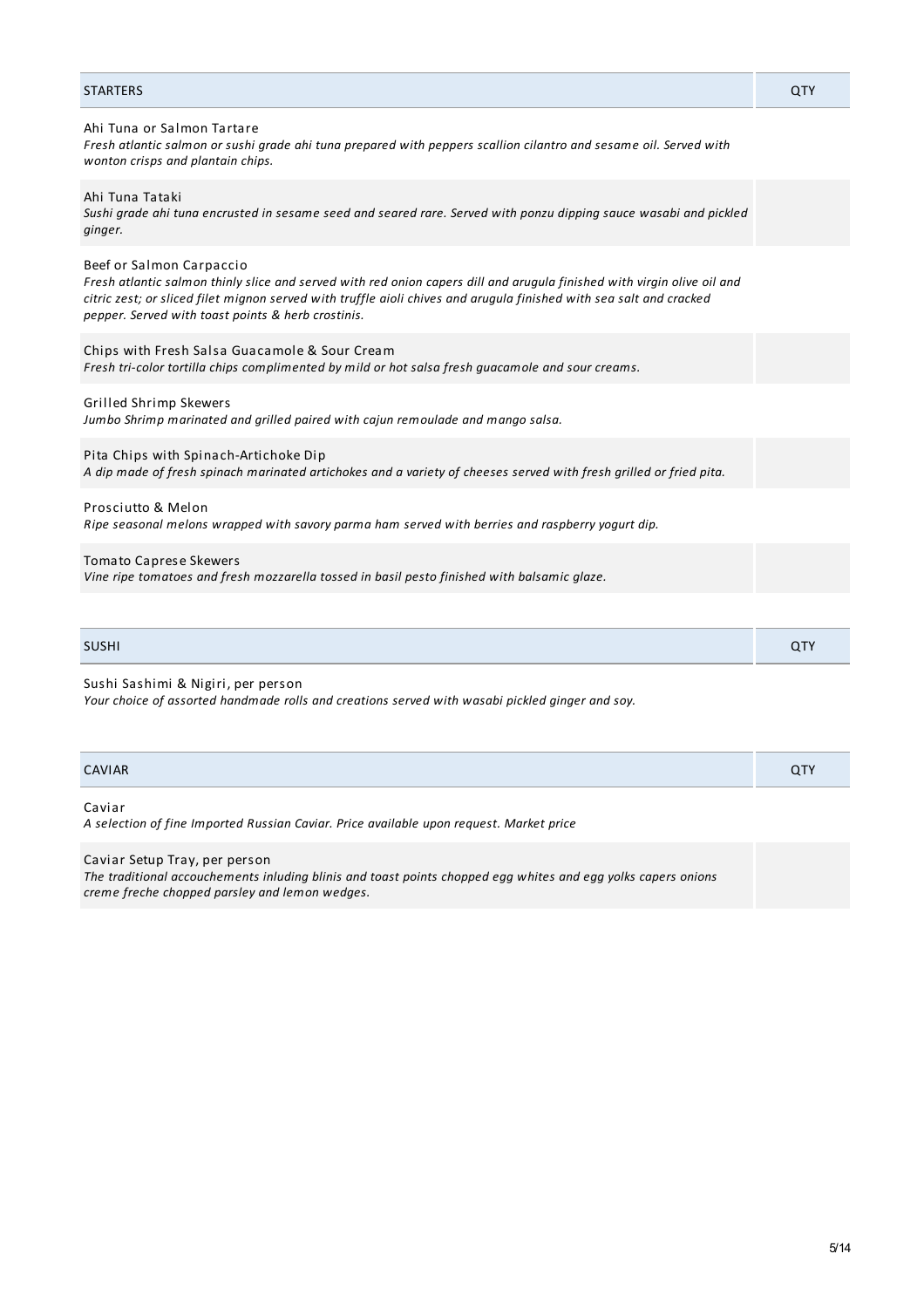## PLATTERS QTY

## Chilled Deluxe Seafood Platter, per person

*Colossal Shrimp (grilled & poached) Maine Lobster Tail Jumbo Stone Crab Claws and Colossal Lump Crab Meat served with cocktail sauce and mustard re\_molade sauce.*

Colossal Shrimp Cocktail Platter, per person *Colossal Shrimp poached and chilled. Served with cocktail sauce remolade sauce and lemon wedges.*

Fresh Mozzarella and Prosciutto Platter, per person

*Housemade mozzarella grilled eggplant parma prosciutto roasted peppers and heirloom tomatoes served with italian bread and basil infused olive oil.*

#### Fruit and Cheese Platter, per person

A variety of seasonal fruits and berries imported and domestic cheeses and our selection of gourmet crackers and *bread sticks.*

#### Gourmet Canapes Platter, per person

*Handmade canapees that include: Smoked Salmon with creme fraiche dill and capers; Filet Mignon with creamy* horseradish and chives; Jumbo Lump Crab with citric mustard sauce and lemon zest; Pate with apricot preserves and *parsley on herbed bread; Fresh Mozzarella with heirloom tomatoes basil pesto and balsamic glaze. Additional creations are welcomed.*

Gourmet Finger Sandwiches Platter, per person

An assortment of sliced meats cheeses and variety of cold salad on fresh baked breads. Served with all condiments *and garnishes.*

#### Gourmet Vegetables Crudite Platter, per person

A fresh garden selection of baby carrots zucchini squash celery peppers cucumber grape tomatoes and red radish. *Served with a garlic-dill aioli.*

Imported Cheeses Platter, per person

A variety of imported hard and soft cheeses including option such as: Brie Roquefort Cherve\_ Goat Fontina Gruyere *Asiago and Homemade Fresh Mozzarella. Served with a selection of imported crackers and gourmet breadsticks.*

## Meat & Cheese Display, per person

A variety of imported & domestic cheeses combined with an array of salamis and italian meats. Served with a *selection of imported crackers and gourmet breadsticks.*

#### Smoked Fish Tray, per person

A selection of smoked fish consisting of Colorado trout Norwegian salmon and white fish. Accompanied with sliced tomato cucumbers red onions capers garlic-herb aioli and cre\_me fraiche\_. Choice of toast points crostinis or sliced *baguette.*

Smoked Salmon Display, per person

*Scottish smoked salmon thinly sliced and served with capers hardboiled eggs red onions tomatoes and cucumbers. Accompanied with a basket of our fresh bagels and cream cheese.*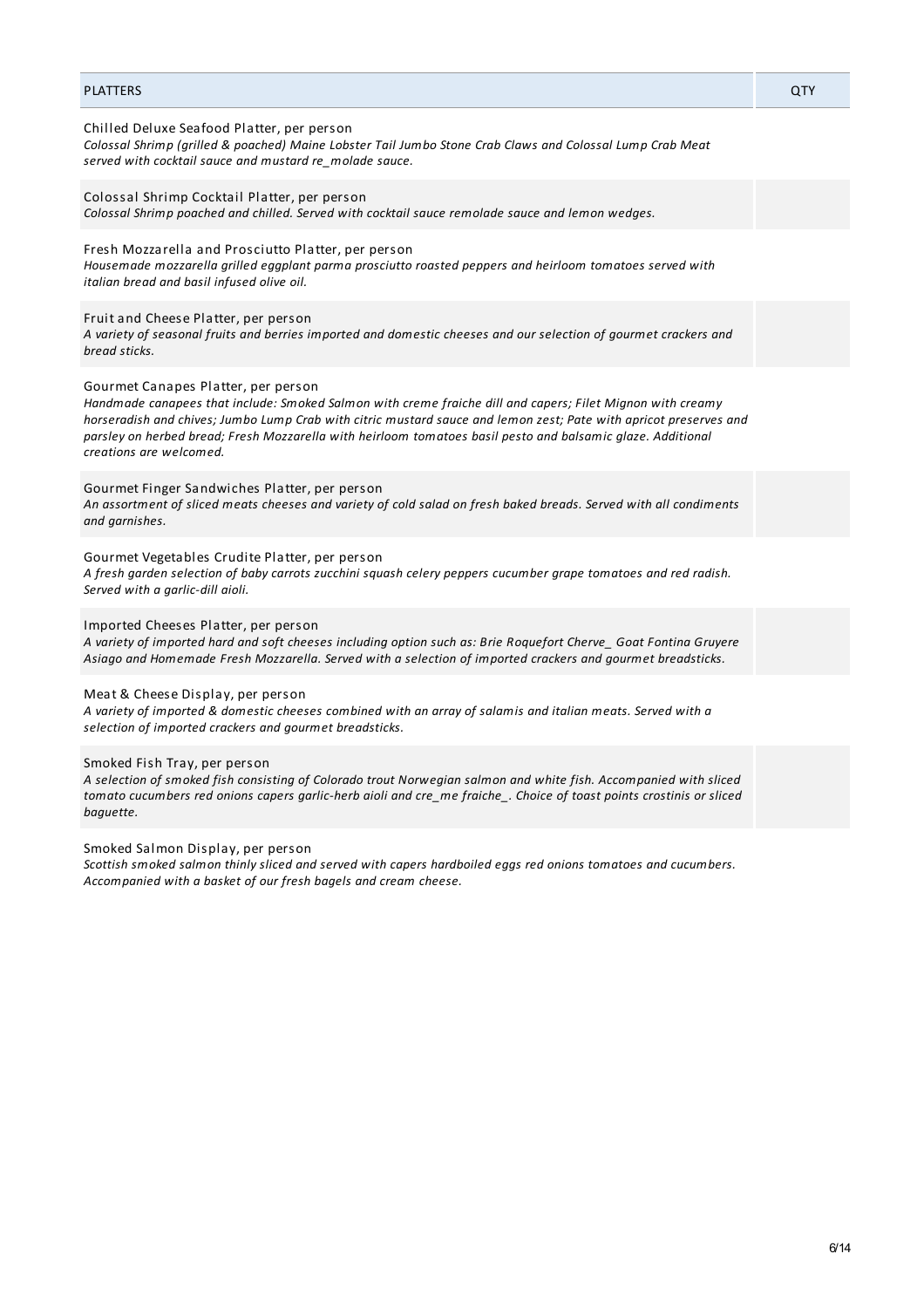## SALADS QTY

Filet Garden Salad

Filet Caesar Salad

Grilled Shrimp Garden Salad

Grilled Shrimp Ceasar Salad

Grilled Chicken Garden Salad

Grilled Chicken Ceasar Salad

#### Caesar Salad

*Crisp romaine lettuce herbed croutons and shaved parmesan cheese paired with our creamy caesar dressing.*

### Caprese Salad

Vine ripe heirloom tomatoes fresh buffalo mozzarella fraigrent basil leaves and grilled artichoke hearts. Served with *virgin olive oil and balsamic glaze.*

#### Chef Salad

Mixed greens with tomato cucumber olives hard boiled egg and bacon topped with sliced turkey breast viginia ham *genoa salami cheddar and swiss cheeses.*

#### Cobb Salad

*Gorgonzola cheese chopped bacon ripe avocado shredded carrots cucumber sliced hard boiled egg and vine ripe tomatoes topped with chopped grilled chicken.*

#### Cracked Peppercorn Dijon Filet Salad

*Peppercorn encrusted filet prepared to your desired temperture served sliced over our garden salad.*

#### Garden Salad

*Mixed baby greens crisp romaine vine ripe tomatoes cucumber shredded carrots artichokes and mixed olives.*

#### Greek Salad

*Mixed greens feta cheese kalamata olives sliced bell pepper pepperoncinis vine ripe tomatoes cucumber marinated artichoke hearts and grape leaves.*

#### Nicoise Salad

Mixed baby greens tomatoes cucumbers haricot verts boiled potato and black olives topped with seared ahi tuna *paired with our sesame-ginger dressing.*

#### Oriental Chicken Salad

*Mixed greens waterchestnuts cucumber mandarin oranges ripe tomato sliced almonds and chopped scallion topped with teriyaki glazed chicken served with our mandarin oriental dressing.*

#### Poached Pear Salad

Port wine poached pears over crisp mixed greens tomatoes savory prosciutto blue cheese and toasted pine nuts *paired with a smoked apple vinaigrette.*

#### Silver Lining Salad

*Mixed baby greens mandarin oranges cherry tomatoes dried cranberries candied pecans and gorgonzola cheese paired with our housemade balsamic vinaigrette.*

### Southwestern Chicken Salad

Crsip romaine topped with blackened chicken cilantro black bean corn relish shredded pepper jack vine ripe tomatoes *and fresh avocado served with a southwestern ranch dressing.*

#### Strawberry and Candied Pecan Salad

*Mixed baby greens crisp romaine sliced strawberries candied pecans and crumbled feta cheese topped with grilled Jumbo Shrimp.*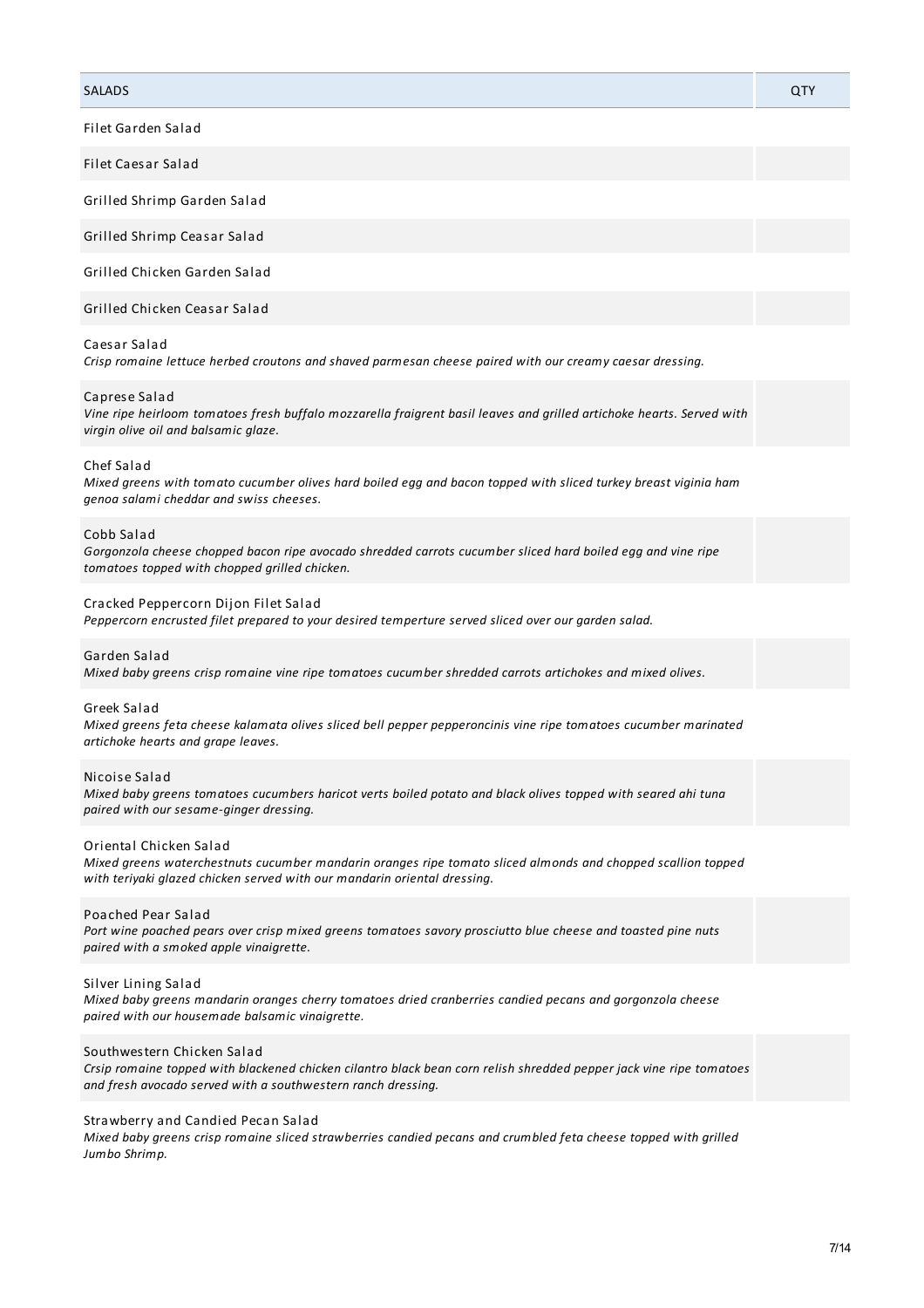| <b>COLD MEAL SETS</b>                                                                                                                                                                                                                                                                                                                           | QTY |
|-------------------------------------------------------------------------------------------------------------------------------------------------------------------------------------------------------------------------------------------------------------------------------------------------------------------------------------------------|-----|
| The Tuscan Sandwich Meal box, includes fruit and pasta salad, chips and brownie<br>Fresh mozzarella, prosciutto, sun dried tomatoes, roasted peppers and arugula, finished with balsamic glaze on<br>Tuscan bread.                                                                                                                              |     |
| Grilled Filet Mignon Steak Sandwich Meal box, includes fruit and pasta salad, chips and brownie<br>Grilled to perfection with caramelized onions, tomato and arugula, finished with creamy horseradish sauce on a<br>French baquette.                                                                                                           |     |
| Blackened Mahi Sandwich Meal box, includes fruit and pasta salad, chips and brownie<br>Blackened filet of Mahi Mahi topped with fresh mango salsa, plum tomatoes, and bibb lettuce, finished with<br>cilantro mayo on a fresh roll.                                                                                                             |     |
| Grilled Marinated Chicken Breast Sandwich Meal box, includes fruit, pasta salad, chips and brownie<br>Chicken breast topped with swiss cheese, bacon, bibb lettuce, roma tomatoes, finished with honey mustard on brick<br>oven bread.                                                                                                          |     |
| The New York Deli Meal box, includes fruit and pasta salad, chips and brownie<br>Your choice of smoked virginia ham, grilled chicken, hard salami, roasted turkey, roast beef, pastrami, corned beef,<br>tuna salad, chicken salad or egg salad with american, swiss, provolone, cheddar or muenster cheese on your choice<br>of bread or wrap. |     |
| Grilled Vegetable Wrap Meal box, includes fruit and pasta salad, chips and brownie<br>Assorted grilled vegetables and mixed greens, finished with basil pesto and balsamic glaze.                                                                                                                                                               |     |
| Cuban Sandwich Meal box, includes fruit and pasta salad, chips and brownie<br>Braised pulled pork, thinly sliced viginia ham, pickles, mustard and provolone cheese, pressed on cuban bread.                                                                                                                                                    |     |
| Grilled Chicken over Garden Salad Meal box<br>Meal box incl fruit, pasta salad, chips and brownie                                                                                                                                                                                                                                               |     |
| Grilled Chicken Caesar Salad Meal box<br>Meal box incl fruit, pasta salad, chips and brownie                                                                                                                                                                                                                                                    |     |

## HOT MEALS

| <b>SNACKS &amp; STARTERS</b> |  |
|------------------------------|--|
|                              |  |

Chicken Fingers Strips of fresh chicken breast (grilled fried or coconut encrusted) served with your choice of dipping sauce.

Mini Crab Cakes

Jumbo Lump Crab meat bell peppers and fresh herbs served with cajun remoulade and mango or pineapple salsa.

Shrimp

*Jumbo Shrimp (grilled fried or coconut encrusted) served with your choice of dipping sauce.*

## Teriyaki Beef Satay, per portion

Skewered beef tips of filet seared and glazed with a homemade teriyaki glaze finished with sesame seeds and *scallions.*

## Thai Chicken Satay, per portion

*Chicken skewers seasoned and glazed with a thai peanut sauce finished with fresh chopped peanuts.*

SOUPS And the contract of the contract of the contract of the contract of the contract of the contract of the contract of the contract of the contract of the contract of the contract of the contract of the contract of the

Assorted Soups, 1 pint (0.5 l)

Seafood Soup, 1 pint (0.5 l)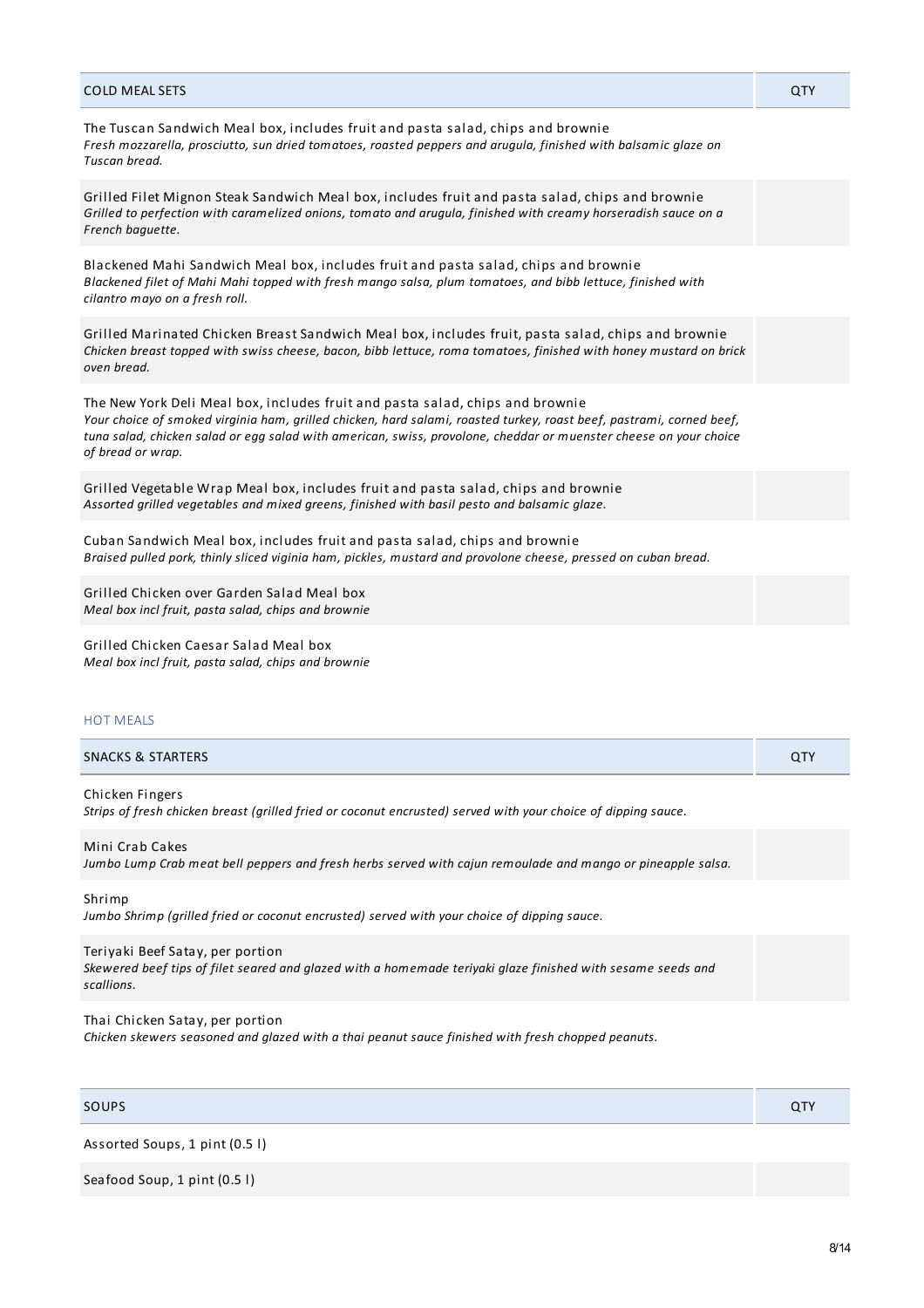| MAIN DISHES - MEAT                                                                                                                      | QTY |
|-----------------------------------------------------------------------------------------------------------------------------------------|-----|
| Blackened Ribeye Steak, a la carte<br>Seared and served with sauteed wild mushrooms and our housemade steak sauce.                      |     |
| Filet Mignon, a la carte<br>Grilled and served with a port-wild mushroom demi glaze and our signature steak sauce.                      |     |
| Pork Tenderloin, a la carte<br>Teriyaki glazed or encrusted with jerk seasoning and roasted finished with pineapple relish.             |     |
| Prime Angus New York Sirloin, a la carte<br>Grilled and topped with an herb-gorganzola butter and pan fried mushrooms.                  |     |
| Rack of Lamb, a la carte<br>Marinated in dijon garlic fresh herbs and balsamic then seared to perfection. Paired with mint chimichurri. |     |
| Veal Chop, a la carte<br>Brushed with herb oil then grilled to your desire. Served with port demi glaze and chimichurri.                |     |
| Veal Marsala, a la carte<br>Lightly floured and pan seared finished with a mushroom-marsala wine sauce and fresh italian parsley.       |     |
| MAIN DISHES - FISH & SEAFOOD                                                                                                            | QTY |
| Atlantic Salmon, a la carte<br>Grilled or seared served with a citric burre blanc pesto cream or pineapple salsa.                       |     |
| Blackened Mahi Mahi, a la carte<br>Encrusted with spices and pan seared finished with mago salsa or cilantro aioli.                     |     |
| Chilean Sea Bass, a la carte<br>Grilled or pan seared finished with herb oil and choice of pesto cream or mango salsa.                  |     |
| Grilled Snapper, a la carte<br>Rubbed with a lemon-garlic butter and finished with fresh lime and pineapple salsa.                      |     |
| Grilled Swordfish, a la carte<br>Rubbed with an herb oil and grilled served with an orange relish or cilantro chimichurri.              |     |
| Marinated Shrimp, a la carte<br>Grilled with fresh basil garlic and lemon zest served with pineapple salsa or cajun remoulade.          |     |
| Seared Ahi Tuna, a la carte<br>Sesame encrusted or five spice rubbed seared rare and served with a citic-ponzu sauce.                   |     |
| <b>MAIN DISHES - POULTRY</b>                                                                                                            | QTY |
| Chicken Marsala, a la carte<br>Chicken medallions sauteed with mushrooms in a marsala wine sauce finished with fresh italian parsley.   |     |
| Free Range Chicken, a la carte<br>Rubbed with fresh herbs and oven roasted. Served with pan au jus.                                     |     |
| Grilled Chicken Breast, a la carte<br>Marinated chicken medallions grilled and served with mango salsa and basil pesto sauce.           |     |

# Stuffed Chicken Breast, a la carte

Tender chicken breast stuffed with spinach ricotta and roasted red pepper finished with a pesto cream sauce.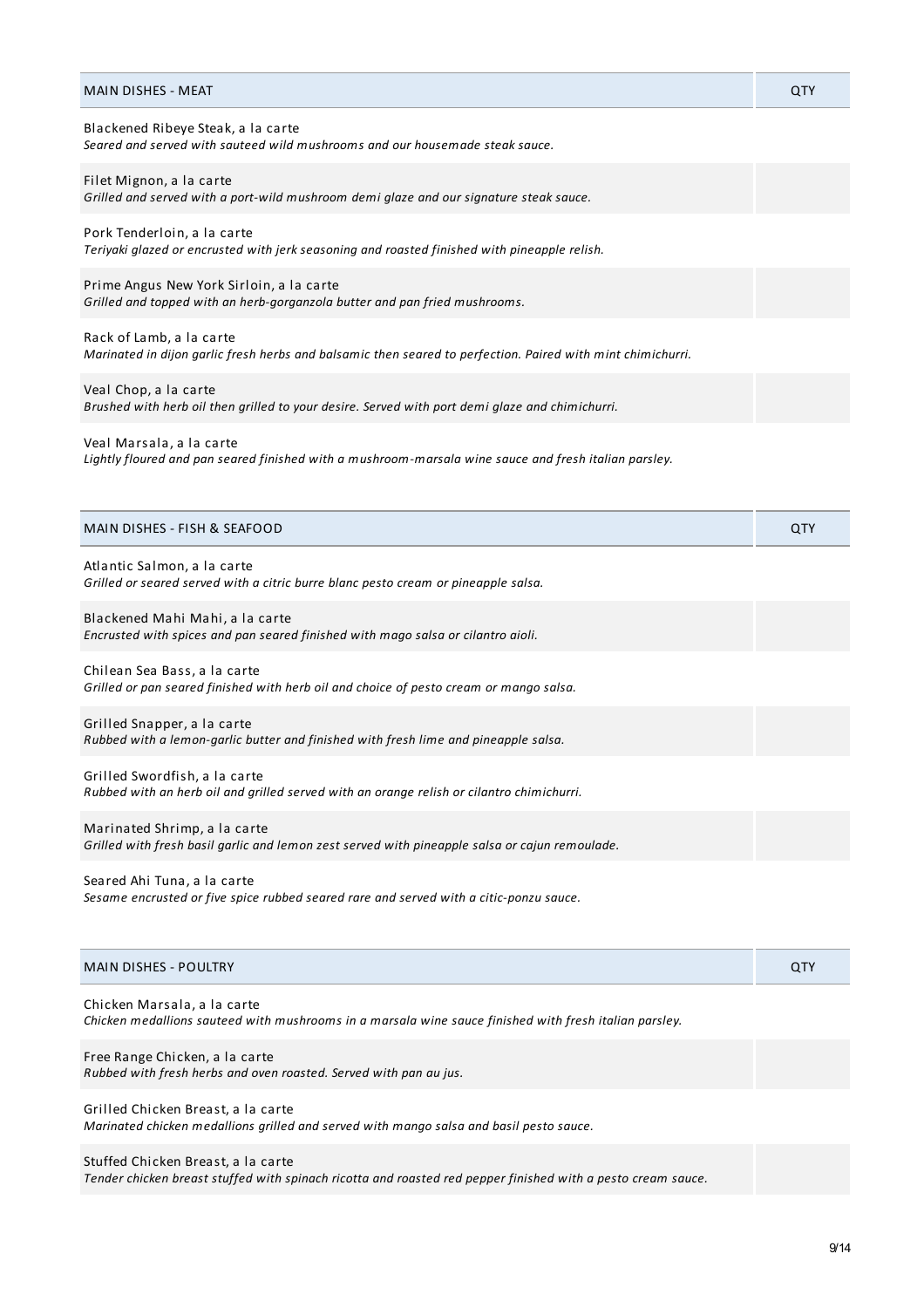#### PASTA & RISOTTO QTY

#### Exotic Mushroom Ravioli

*Served in a flavorful pesto cream sauce and topped with fresh parmesan cheese. Including side salad.*

Fettucini Alfredo

Fresh Fettucini noodles tossed lite garlic and herb alfredo sauce served with fresh shaved or grated parmesan *cheese. Add grilled chicken or grilled shrimp upon request. Including side salad.*

### Fusilli Primavera

Sauteed seasonal vegetables and herbs in a light garlic tomato-basil sauce tossed with fusilli pasta and topped with *shaved parmesan. Including side salad.*

#### Lasagne Bolognese

*with fresh mozzarella and julienne basil. Cheese only grilled vegetable and roasted butternut squash options available upon request. Including side salad.*

#### Linguine with Seafood

An array of fresh seafood consisting of shrimp scallops clams and mussels in a lite garlic alfredo or tomato-basil *sauce. Served with fresh shaved or grated parmesan cheese. Including side salad.*

#### Lobster Ravioli

Served in a pink sauce garnished with steamed lobster meat and tri-color peppers. Served with fresh shaved *parmesan cheese. Including side salad.*

## Penne Marinara

*Fresh tomato-basil sauce served with shaved or grated parmesan cheese. Including side salad.*

### Rigatoni A La Vodka

Tomato-basil sauce with a touch of Absolute Vodka and cream topped with parma prosciutto and fresh peas. Served *with shaved or grated parmesan cheese. Including side salad.*

#### Spaghetti Bolognese

A red wine tomato-basil meat sauce tossed with spaghetti pasta topped with julienne basil. Served with shaved or *grated parmesan cheese. Including side salad.*

| SIDE DISHES                                               | <b>QTY</b> |
|-----------------------------------------------------------|------------|
| Assorted Seasonal Vegetables (steamed grilled or sauteed) |            |
| <b>Baked Idaho Potato</b><br>All condiments included.     |            |
| <b>Baked Sweet Potato</b><br>All condiments included.     |            |
| Caramelized Brussel Sprouts                               |            |
| Garlic-Rosemary Roasted Potatoes                          |            |
| Green Bean Almondine                                      |            |

Mashed Potatoes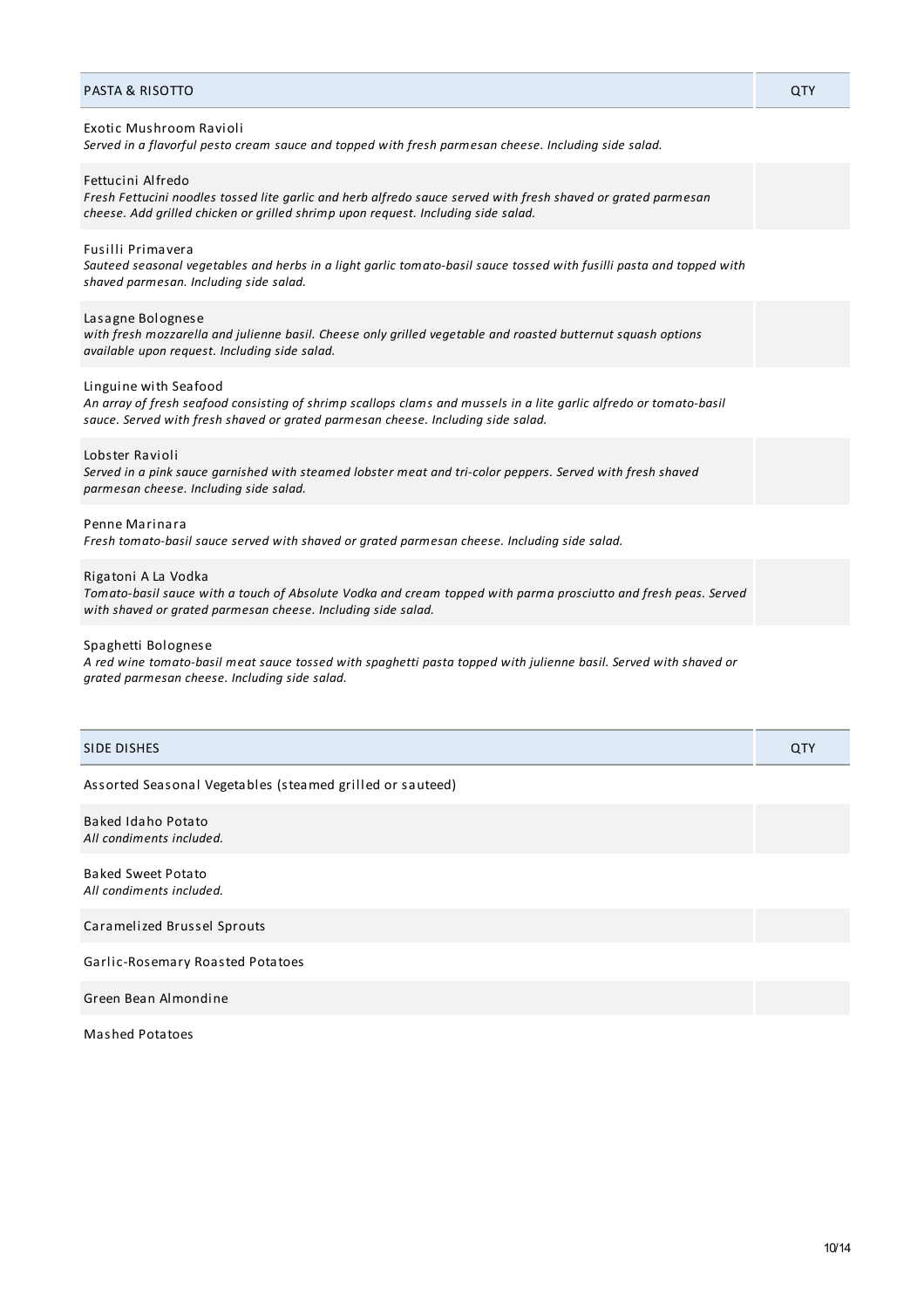#### **CHILDREN MEALS QTY**

# Chicken Strips

*Grilled or fried served with fries. Ketchup bbq and honey mustard on the side.*

## Mozzarella Sticks

*Six cheesy sticks served with tomato sauce and ranch on the side.*

### PB & J

*Peanut butter and jelly on white bread optional jelly flavors.*

Pigs-N-A-Blanket *Served with fries ketchup & mustard.*

# Pizza

*Small personal pizza with choice of toppings.*

| HOT MEAL SETS                                                                                                                                                                                  | QTY |
|------------------------------------------------------------------------------------------------------------------------------------------------------------------------------------------------|-----|
| Atlantic Salmon - Full Dinner<br>Grilled or seared served with a citric burre blanc pesto cream or pineapple salsa. Including protein, starch, veggie,<br>salad and dinner rolls.              |     |
| Blackened Mahi Mahi - Full Dinner<br>Encrusted with spices and pan seared finished with mago salsa or cilantro aioli. Including protein, starch, veggie,<br>salad and dinner rolls.            |     |
| Chilean Sea Bass - Full Dinner<br>Grilled or pan seared finished with herb oil and choice of pesto cream or mango salsa. Including protein, starch,<br>veggie, salad and dinner rolls.         |     |
| Grilled Snapper - Full Dinner<br>Rubbed with a lemon-garlic butter and finished with fresh lime and pineapple salsa. Including protein, starch,<br>veggie, salad and dinner rolls.             |     |
| Grilled Swordfish - Full Dinner<br>Rubbed with an herb oil and grilled served with an orange relish or cilantro chimichurri. Including protein, starch,<br>veggie, salad and dinner rolls.     |     |
| Marinated Shrimp - Full Dinner<br>Grilled with fresh basil garlic and lemon zest served with pineapple salsa or cajun remoulade. Including protein,<br>starch, veggie, salad and dinner rolls. |     |
| Seared Ahi Tuna - Full Dinner<br>Sesame encrusted or five spice rubbed seared rare and served with a citic-ponzu sauce. Including protein, starch,<br>veggie, salad and dinner rolls.          |     |
| Blackened Ribeye Steak - Full Dinner<br>Seared and served with sauteed wild mushrooms and our housemade steak sauce. Including protein, starch, veggie,<br>salad and dinner rolls.             |     |
| Filet Mignon - Full Dinner<br>Grilled and served with a port-wild mushroom demi glaze and our signature steak sauce. Including protein, starch,<br>veggie, salad and dinner rolls.             |     |
| Pork Tenderloin - Full Dinner<br>Teriyaki glazed or encrusted with jerk seasoning and roasted finished with pineapple relish. Including protein, starch,<br>veggie, salad and dinner rolls.    |     |
| Prime Angus New York Sirloin - Full Dinner                                                                                                                                                     |     |

Grilled and topped with an herb-gorganzola butter and pan fried mushrooms. Including protein, starch, veggie, salad *and dinner rolls.*

Rack of Lamb - Full Dinner

Marinated in dijon garlic fresh herbs and balsamic then seared to perfection. Paired with mint chimichurri. Including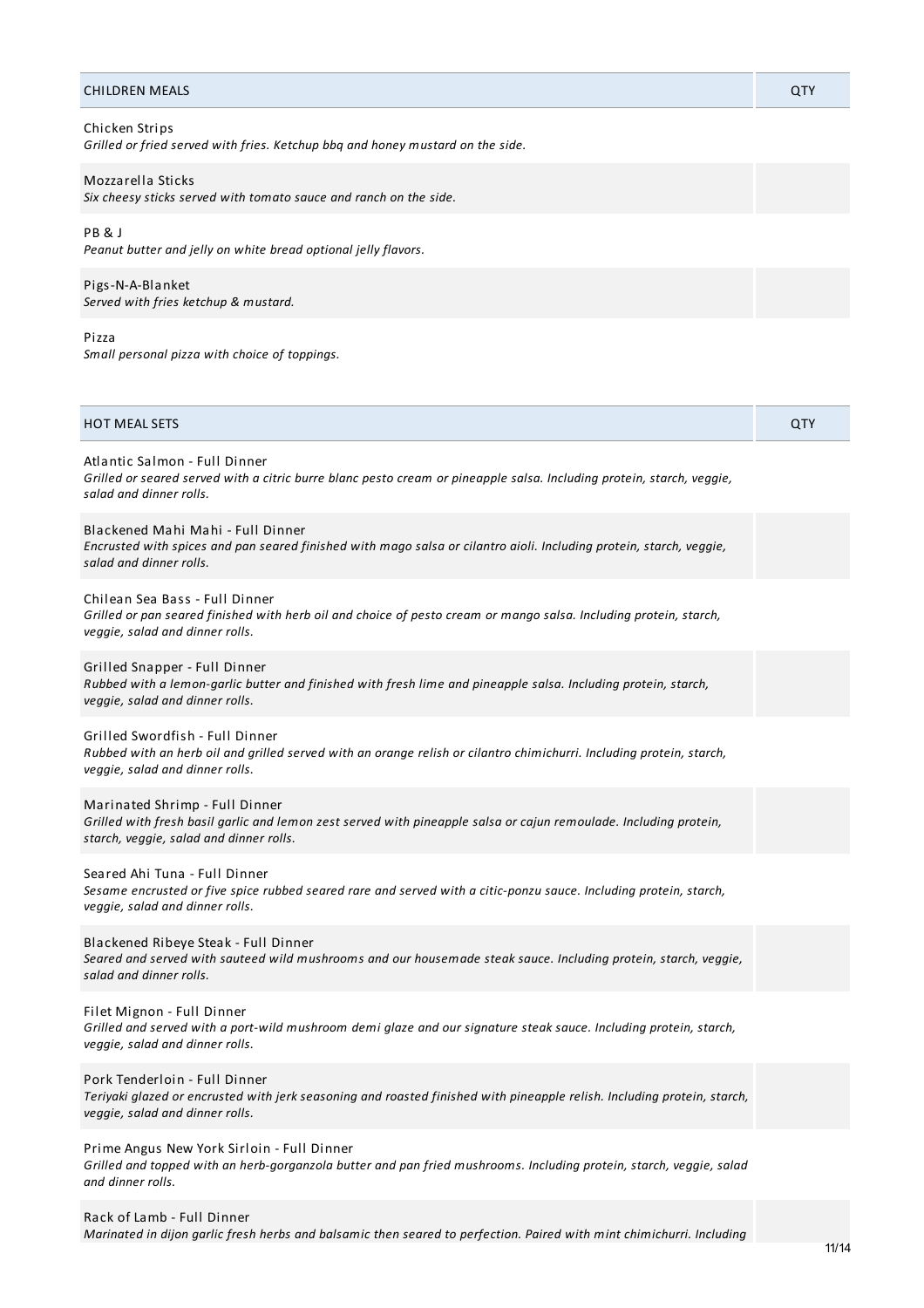| protein, starch, veggie, salad and dinner rolls.                                                                                                                                                                   |  |
|--------------------------------------------------------------------------------------------------------------------------------------------------------------------------------------------------------------------|--|
| Veal Chop - Full Dinner<br>Brushed with herb oil then grilled to your desire. Served with port demi glaze and chimichurri. Including protein,<br>starch, veggie, salad and dinner rolls.                           |  |
| Veal Marsala - Full Dinner<br>Lightly floured and pan seared finished with a mushroom-marsala wine sauce and fresh italian parsley. Including<br>protein, starch, veggie, salad and dinner rolls.                  |  |
| Chicken Marsala - Full Dinner<br>Chicken medallions saute_ed with mushrooms in a marsala wine sauce finished with fresh italian parsley. Including<br>protein, starch, veggie, salad and dinner rolls.             |  |
| Free Range Chicken - Full Dinner<br>Rubbed with fresh herbs and oven roasted. Served with pan au jus. Including protein, starch, veggie, salad and dinner<br>rolls.                                                |  |
| Grilled Chicken Breast - Full Dinner<br>Marinated chicken medallions grilled and served with mango salsa and basil pesto sauce. Including protein, starch,<br>veggie, salad and dinner rolls.                      |  |
| Stuffed Chicken Breast - Full Dinner<br>Tender chicken breast stuffed with spinach ricotta and roasted red pepper finished with a pesto cream sauce.<br>Including protein, starch, veggie, salad and dinner rolls. |  |

# DESSERTS & FRUIT

| <b>DESSERTS</b>                   | <b>QTY</b> |
|-----------------------------------|------------|
| Assorted Flavored or Fruit Mousse |            |
| Creme Brulee                      |            |

Tiramisu

| <b>CAKES &amp; TARTS</b>                                 | QTY |
|----------------------------------------------------------|-----|
| Carrot Cake with Cream Cheese Frosting & Toasted Coconut |     |
| Chocolate Fudge Layer Cake                               |     |
| <b>Fresh Fruit Tart</b>                                  |     |
| Key Lime Tart                                            |     |
| NY Cheesecake                                            |     |

| <b>CHOCOLATES &amp; SWEETS</b>      | QTY |
|-------------------------------------|-----|
| Godiva Chocolates 19 pieces, 1/2 lb |     |
| Godiva Chocolates 36 pieces, 1 lb   |     |
|                                     |     |
| <b>PETIT FOURS</b>                  | QTY |

Miniature Pastries & Petit Fours, per person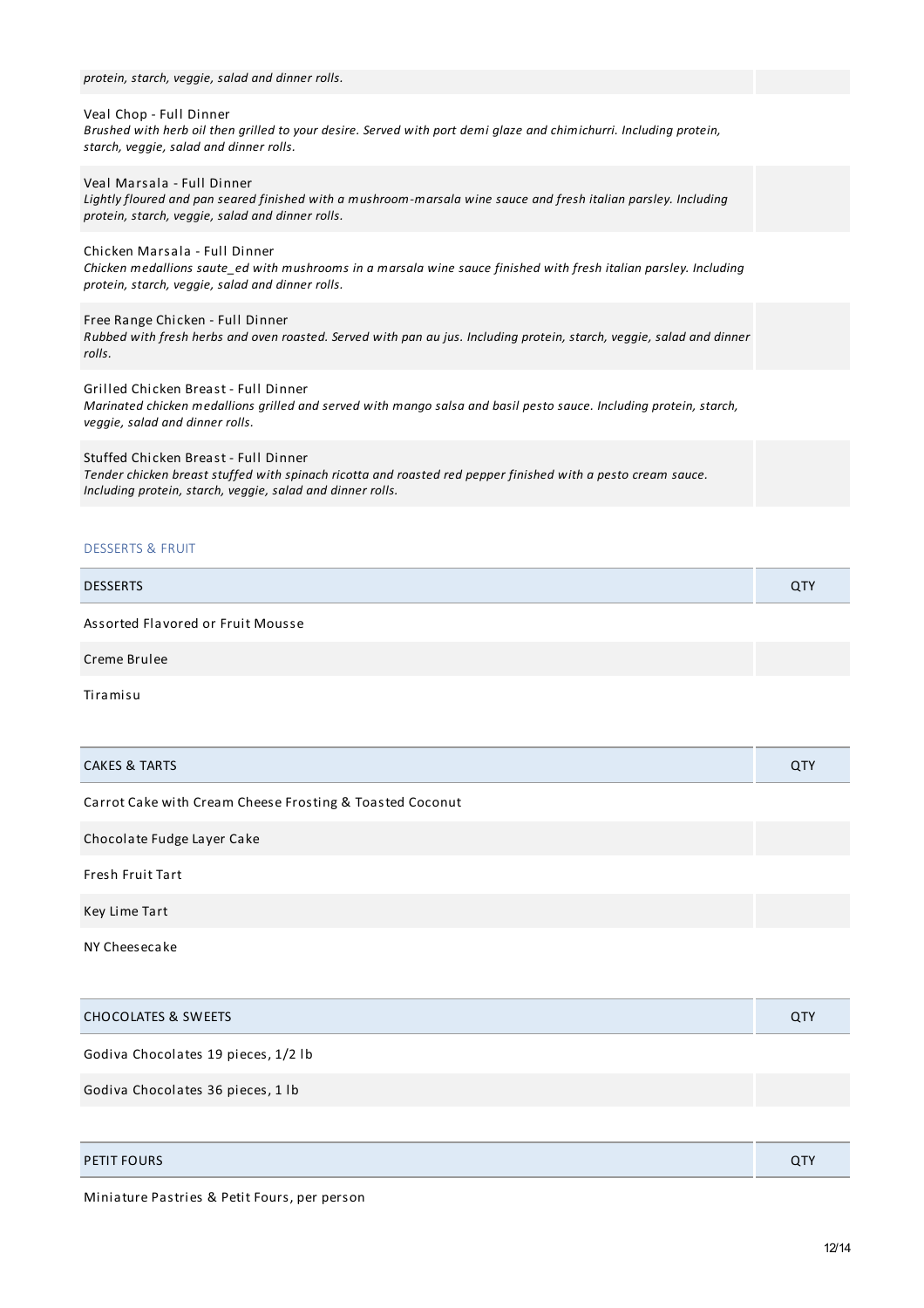| <b>ICE CREAM</b>                          | <b>QTY</b> |
|-------------------------------------------|------------|
| Assorted Sorbets & Ice Creams, per person |            |

Mini Sorbets and Ice creams, per person

BEVERAGES

| <b>MINERAL WATER</b>  | QTY |
|-----------------------|-----|
| Evian Water, 1.5 l    |     |
| Evian Water Small     |     |
| Fiji Water Large      |     |
| Fiji Water Small      |     |
| Regular water, 0.50 l |     |

| <b>SINK C</b><br><b>SOFT</b><br>◡ |  |
|-----------------------------------|--|
|                                   |  |

Soft drink of your choice per can

| <b>JUICES</b>                           | <b>QTY</b> |
|-----------------------------------------|------------|
| Fresh Squeezed Apple Juice, 1 pint      |            |
| Fresh Squeezed Apple Juice, 1 qt        |            |
| Fresh Squeezed Carrot Juice, 1 pint     |            |
| Fresh Squeezed Carrot Juice, 1 qt       |            |
| Fresh Squeezed Cranberry Juice, 1 pint  |            |
| Fresh Squeezed Cranberry Juice, 1 qt    |            |
| Fresh Squeezed Grapefruit Juice, 1 pint |            |
| Fresh Squeezed Grapefruit Juice, 1 qt   |            |
| Fresh Squeezed Orange Juice, 1 pint     |            |
| Fresh Squeezed Orange Juice, 1 qt       |            |
| Fresh Squeezed Tomato Juice, 1 pint     |            |
| Fresh Squeezed Tomato Juice, 1 qt       |            |

# NON-FOOD

| DISH WASHING & LAUNDRY |  |
|------------------------|--|
|                        |  |

Laundry Services *market price*